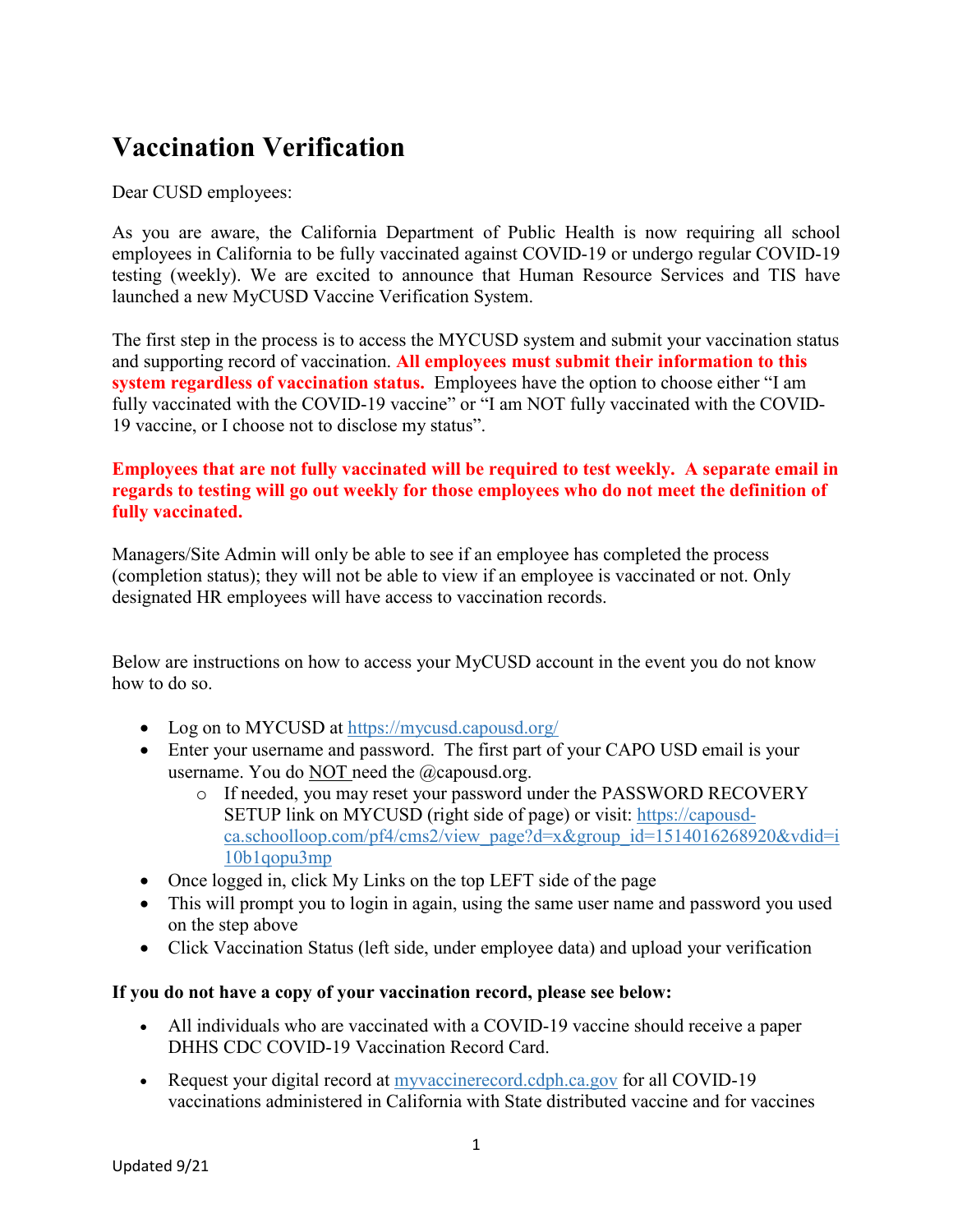administered as part of the federal pharmacies, dialysis center, and federally qualified health center programs. To get your Digital COVID-19 Vaccine Record, your mobile phone number or email address must be included with your record in the [California](https://cairweb.org/)  [Immunization Registry](https://cairweb.org/) (CAIR). Make sure your provider has that information and submits it to the registry. If you aren't able to access your record, follow the [troubleshooting tips.](https://www.cdph.ca.gov/Programs/CID/DCDC/Pages/Immunization/COVID-19VaccineRecord.aspx)

- Individuals vaccinated through a healthcare provider can also request copies of their records from the healthcare provider.
- Individuals who received their vaccine at a federal facility (Department of Defense, Indian Health Services, or Veterans Affairs) will need to request a vaccine record from those facilities directly; the information is not submitted to or documented in California Immunization Registry (CAIR).

\*\*\*\*\*Fully-vaccinated is defined as the employee who has received the second dose in a two-dose vaccine, or one dose of a one-dose vaccine, and two weeks have passed since the last dose. Employees who are partially vaccinated are considered unvaccinated and will be subject to weekly testing until they are FULLY vaccinated.

\*\*\*\*\*Employees for whom vaccine status is unknown or documentation is not provided, are considered unvaccinated.